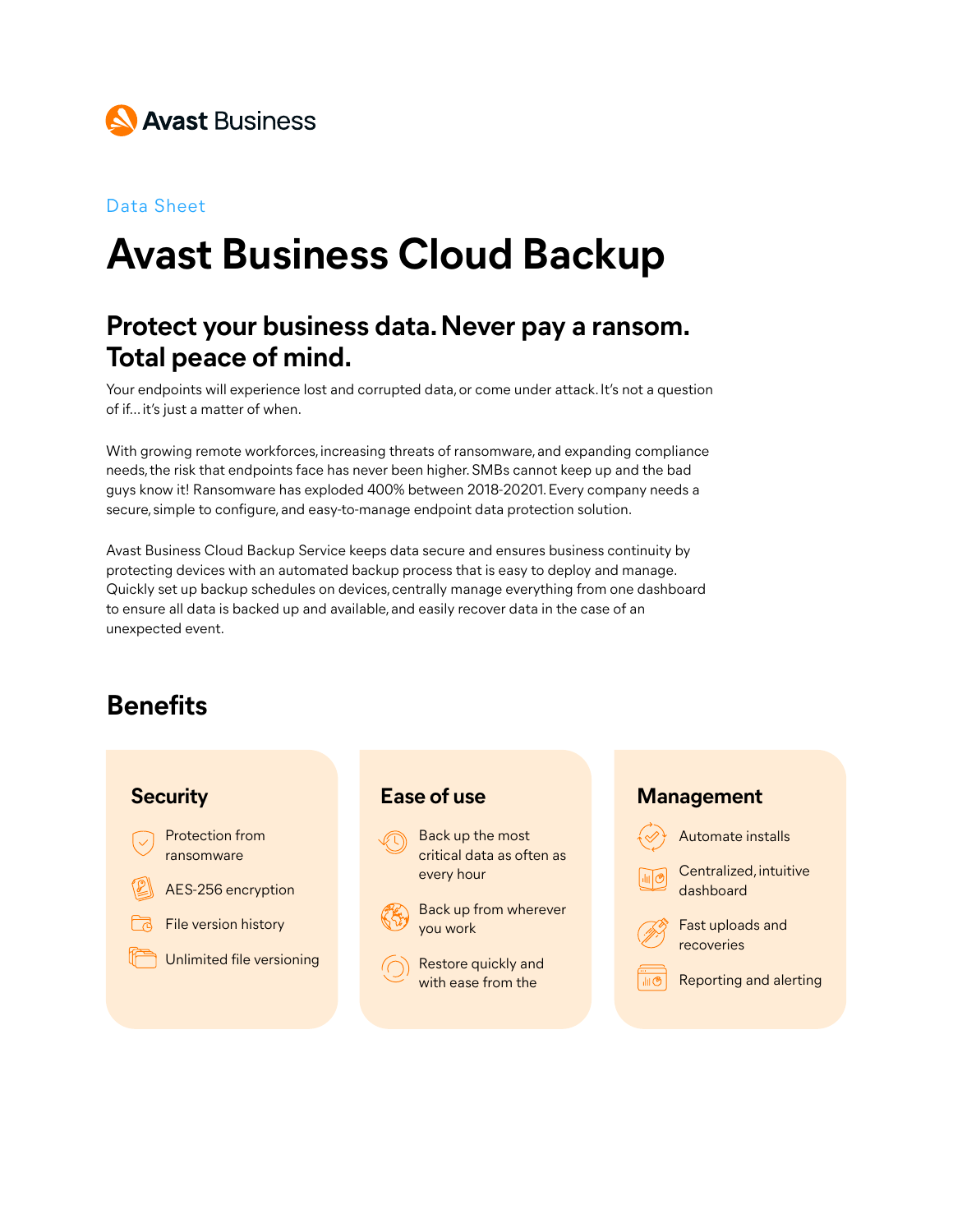

### **All in the cloud no hardware required**



## **Features**

#### **Selectable backup**

Choose exactly what you want to back up and what could be left behind. A variety of options allows you to precisely define your backup criteria by file type, folder destination, and file size. You can also choose to exclude data that you do not need to back up in order to reserve your cloud storage to business-critical data. Once defined, just set how often you'd like to back up your data and you are done.

#### **Internet speed**

To prevent negative impact on internet speed and employee productivity, Cloud Backup can be set up to work seamlessly with your natural business workflows.

#### **Simple deployment**

Deploying Cloud Backup is a one-click solution. Once the Avast Business agent is installed on a device, you can remotely deploy our Cloud Backup service right from the Business Hub. You also have the option to send out an email with installation instructions, or download and install the service via exe/msi installer.

#### **Automatic Encryption**

Protect data during every stage of the backup and restore with automatic AES 256-bit encryption of files in transit and in storage.

#### **Cloud storage - accessible from everywhere**

All backups are stored in the cloud and are accessible anytime, anywhere. Recover data right away, whenever you need.

#### **Comprehensive Reporting**

Get insightful data about the operability of backup. Backup history, storage usage, anomalies in backups, and more are available for you in real-time.

#### **Files Versioning**

Whenever a file that is set to be backed up is changed, a new version is uploaded to cloud storage. Not only will you always have the latest version of the file available, but you also have the previous version ready to be restored whenever you need.

#### **Restoration**

You can choose from various options for how to restore data. Push data straight to the desired device remotely, download it as an archive, or download it through a local agent on a device.